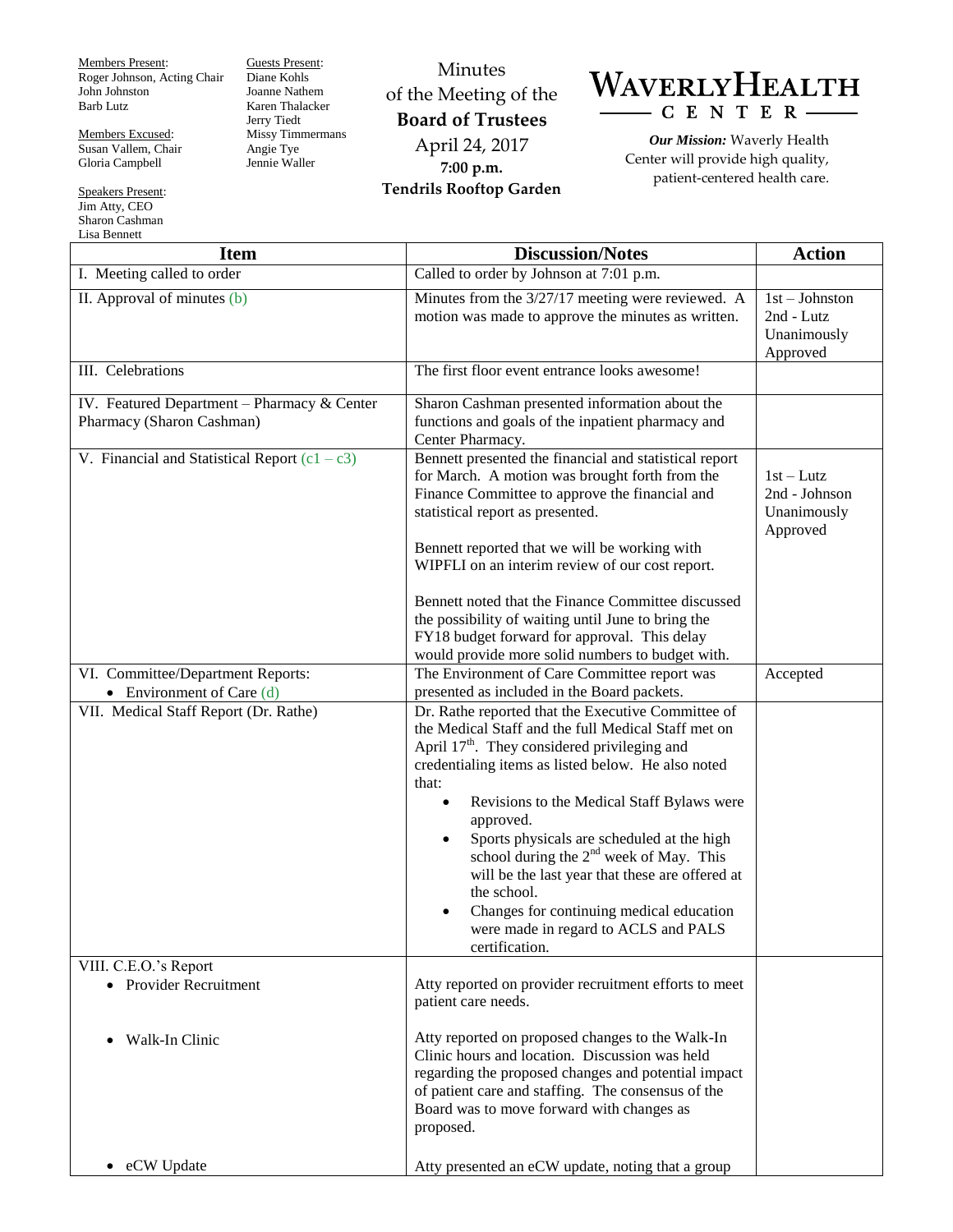|                                                                                                                                                                           | from WHC, including Atty, Bennett & Tiedt, went to<br>Boston two weeks ago. This visit was to address<br>concerns with the financial package and<br>communication. Atty reported that the meetings had<br>a positive outcome and the project is on track.                                                                                                                                                                                                                                |                                                           |
|---------------------------------------------------------------------------------------------------------------------------------------------------------------------------|------------------------------------------------------------------------------------------------------------------------------------------------------------------------------------------------------------------------------------------------------------------------------------------------------------------------------------------------------------------------------------------------------------------------------------------------------------------------------------------|-----------------------------------------------------------|
| Planetree Board Update<br>$\bullet$                                                                                                                                       | Atty reported that he attended a Planetree Board<br>retreat in Connecticut last week. He noted that we<br>have been asked to co-present with Planetree on the<br>benefits of Planetree affiliation for critical access<br>hospitals at conferences such as the National Rural<br>Health Association.                                                                                                                                                                                     |                                                           |
| State Legislative Update<br>$\bullet$                                                                                                                                     | Atty presented a state legislative update.                                                                                                                                                                                                                                                                                                                                                                                                                                               |                                                           |
| WHC Dashboard (e)                                                                                                                                                         | Atty presented the WHC dashboard as included in<br>the Board packets.                                                                                                                                                                                                                                                                                                                                                                                                                    |                                                           |
| IX. Old Business<br>• Building Plans                                                                                                                                      | Atty reported that we will be meeting with Graham<br>Construction tomorrow to discuss the previously<br>developed building plans. More information will be<br>brought to the Board following that meeting.                                                                                                                                                                                                                                                                               |                                                           |
| X. New Business<br>• Clover Lease Second Floor Clinic                                                                                                                     | Bennett reported that we have received notice from<br>Clover of our option to extend our lease for the $2nd$<br>floor Women's Clinic and common area space. The<br>lease period would be from 8/1/17 through 7/31/20<br>and include a $2\frac{1}{2}\%$ rate increase. A motion was<br>made to approve the extension of the lease as<br>presented.                                                                                                                                        | $1st$ - Lutz<br>2nd - Johnston<br>Unanimously<br>Approved |
| <b>Security Update</b>                                                                                                                                                    | Kohls presented an annual security update, noting<br>that three of our staff members are certified in Crisis<br>Prevention Intervention training. They have<br>currently conducted training on verbal and non-<br>verbal de-escalation techniques and some holding<br>techniques with some of our direct patient care staff.<br>The goal is to complete the verbal and non-verbal de-<br>escalation techniques training with all staff.                                                  |                                                           |
| High School Athletic Training Coverage<br>$\bullet$                                                                                                                       | Atty presented a request from Waverly-Shell Rock<br>(W-SR) Community Schools to provide funding<br>assistance for their athletic training program again<br>for the next school year. Discussion was held<br>regarding the health benefit of the athletic training<br>program for the community, and the marketing<br>benefits provided through the Booster Club as a<br>result of our donation. A motion was made to<br>approve a \$9,900 donation for the athletic training<br>program. | $1st - Johnston$<br>2nd - Lutz<br>Unanimously<br>Approved |
| Corporate Resolution for City National<br>$\bullet$<br>Bank                                                                                                               | Bennett presented a corporate resolution for City<br>National Bank. Bennett noted that we will be<br>working with City National Bank for corporate credit<br>cards. A motion was made to approve the resolution<br>as presented.                                                                                                                                                                                                                                                         | $1st - Johnston$<br>2nd - Lutz<br>Unanimously             |
| <b>Request for Privileges:</b><br>$\bullet$<br>Stephanie Smith, ARNP - Courtesy,<br><b>ARNP Orthopedics, CVMS</b><br>• Eric Ericson, MD - Category TBD,<br>Radiology, RCI | Privileging items were presented as individually<br>listed at left. All files have been reviewed by the<br>Executive Committee of the Medical Staff. The<br>Executive Committee recommends approval. A<br>motion was made to approve all privileging items as                                                                                                                                                                                                                            | Approved<br>$1st-Lutz$<br>2nd - Johnston                  |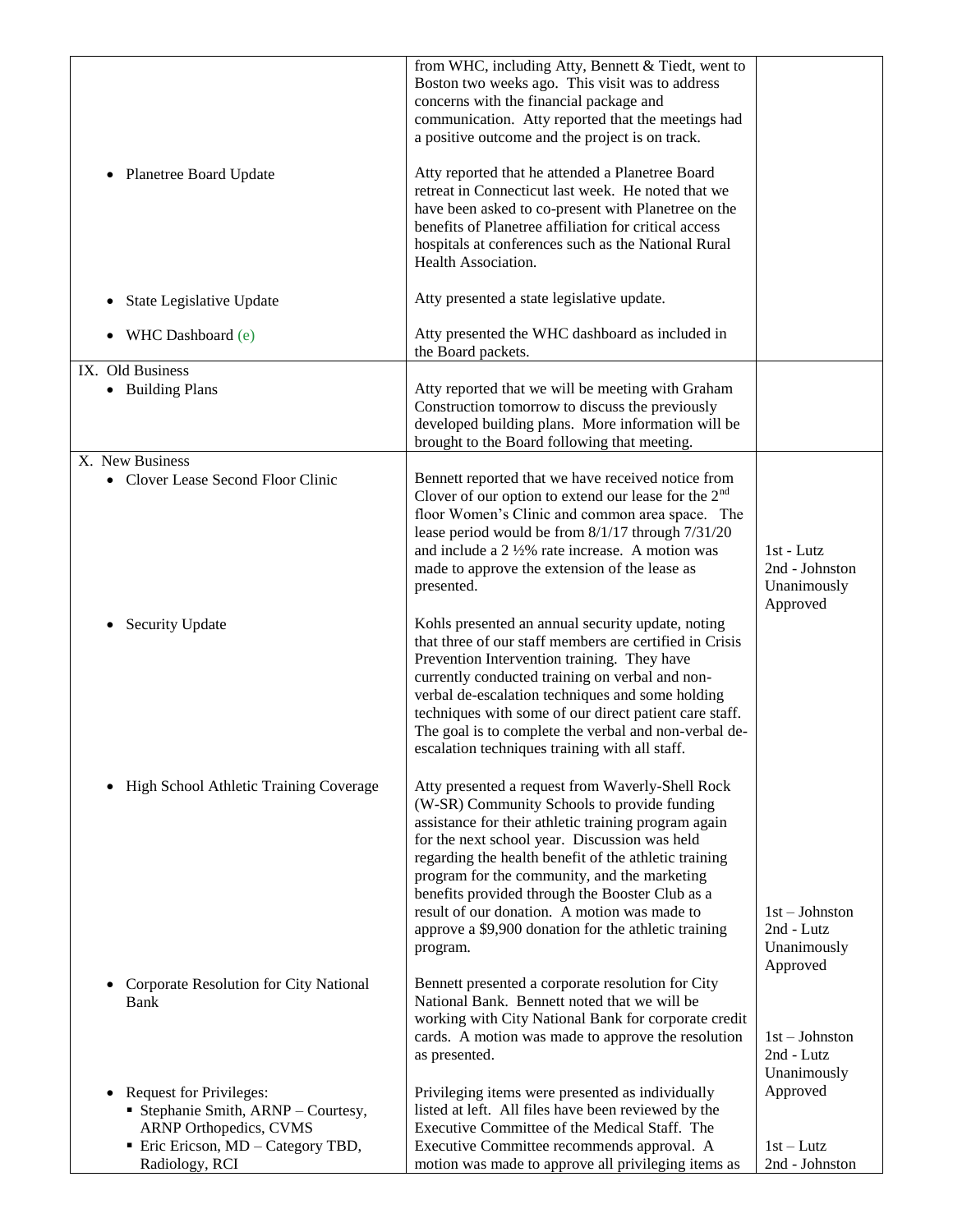| Rene Recinos, $MD$ – Courtesy, Plastic<br>Surgery, Mason City Clinic<br>Hetal Patel, MD - Active, Family<br>Practice, WHC<br>• Monica Rotsaert, DO - Active,<br>Hospitalist & Emergency Medicine,<br><b>WHC</b>                                                                                                                                                                                                                                                                                                                   | individually considered and recommended by the<br>Executive Committee of the Medical Staff.                                                                                                                                                                                                                                          | Unanimously<br>Approved                                   |
|-----------------------------------------------------------------------------------------------------------------------------------------------------------------------------------------------------------------------------------------------------------------------------------------------------------------------------------------------------------------------------------------------------------------------------------------------------------------------------------------------------------------------------------|--------------------------------------------------------------------------------------------------------------------------------------------------------------------------------------------------------------------------------------------------------------------------------------------------------------------------------------|-----------------------------------------------------------|
| Change in Status from Provisional to<br>Regular:<br>Renu Bansal, MD - Active, Family<br>Practice/Hospitalist/Emergency<br>Medicine, WHC<br>• Monica Firme, CRNA - Courtesy<br>(Locums), Anesthesia, Recruiting<br>Resources<br>$\blacksquare$ Christopher Goetzinger, MD – Active,<br>Family Practice, Unity Point<br>Toni Luck, ARNP - Active, ARNP -<br>Emergency Medicine, WHC<br>$\bullet$ Wei Ouyang, MD – Courtesy,<br>Radiology, RCI<br>• Stef Rinehardt, CRNA - Courtesy<br>(Locums), Anesthesia, Recruiting<br>Resources |                                                                                                                                                                                                                                                                                                                                      |                                                           |
| <b>Continuation of Provisional Status:</b><br>Ashraf Gerges, $MD - Active -$<br>Provisional, Hospitalist, Wapiti<br>$\blacksquare$ Elizabeth Hoy, ARNP – Courtesy –<br>Provisional, ARNP - Orthopedics,<br><b>CVMS</b><br>$\blacksquare$ Mary Wendt, MD - Active -<br>Provisional, Hospitalist, Wapiti                                                                                                                                                                                                                            |                                                                                                                                                                                                                                                                                                                                      |                                                           |
| Resignations from Medical Staff:<br>Richard Kundel, MD - Consulting,<br>Radiology, RCI<br>Nasreen Wahidi, MD - Active,<br>Neonatal/Pediatrics, WHC                                                                                                                                                                                                                                                                                                                                                                                |                                                                                                                                                                                                                                                                                                                                      |                                                           |
| Medical Staff Bylaw Revisions (f1 & f2)<br>New Policies & Procedures: None                                                                                                                                                                                                                                                                                                                                                                                                                                                        | Revisions to the Medical Staff Bylaws were<br>presented as included in the Board packets. The<br>revisions have been reviewed and are recommended<br>for approval by the Executive Committee of the<br>Medical Staff, and the full Medical Staff. A motion<br>was made to approve the Medical Staff Bylaw<br>revisions as presented. | $1st - Johnston$<br>$2nd-Lutz$<br>Unanimously<br>Approved |
| Finance Committee (g)                                                                                                                                                                                                                                                                                                                                                                                                                                                                                                             | Bennett reported that the Finance Committee met<br>this morning. Minutes from the meeting were<br>included in the Board packet.                                                                                                                                                                                                      |                                                           |
| • Capital Request - Water Heater                                                                                                                                                                                                                                                                                                                                                                                                                                                                                                  | Bennett presented an unbudgeted capital request for<br>a water heater at a cost not to exceed \$30,000. A<br>motion was made to approve the capital request as<br>presented.                                                                                                                                                         | 1st - Lutz<br>2nd - Johnston<br>Unanimously<br>Approved   |
| • Financial Assistance                                                                                                                                                                                                                                                                                                                                                                                                                                                                                                            | There were no applications for financial assistance.                                                                                                                                                                                                                                                                                 |                                                           |
| Personnel Committee $4/14/17(h)$                                                                                                                                                                                                                                                                                                                                                                                                                                                                                                  | Tye reported that the Personnel Committee met on<br>April 14th. Minutes from the meeting were included                                                                                                                                                                                                                               |                                                           |